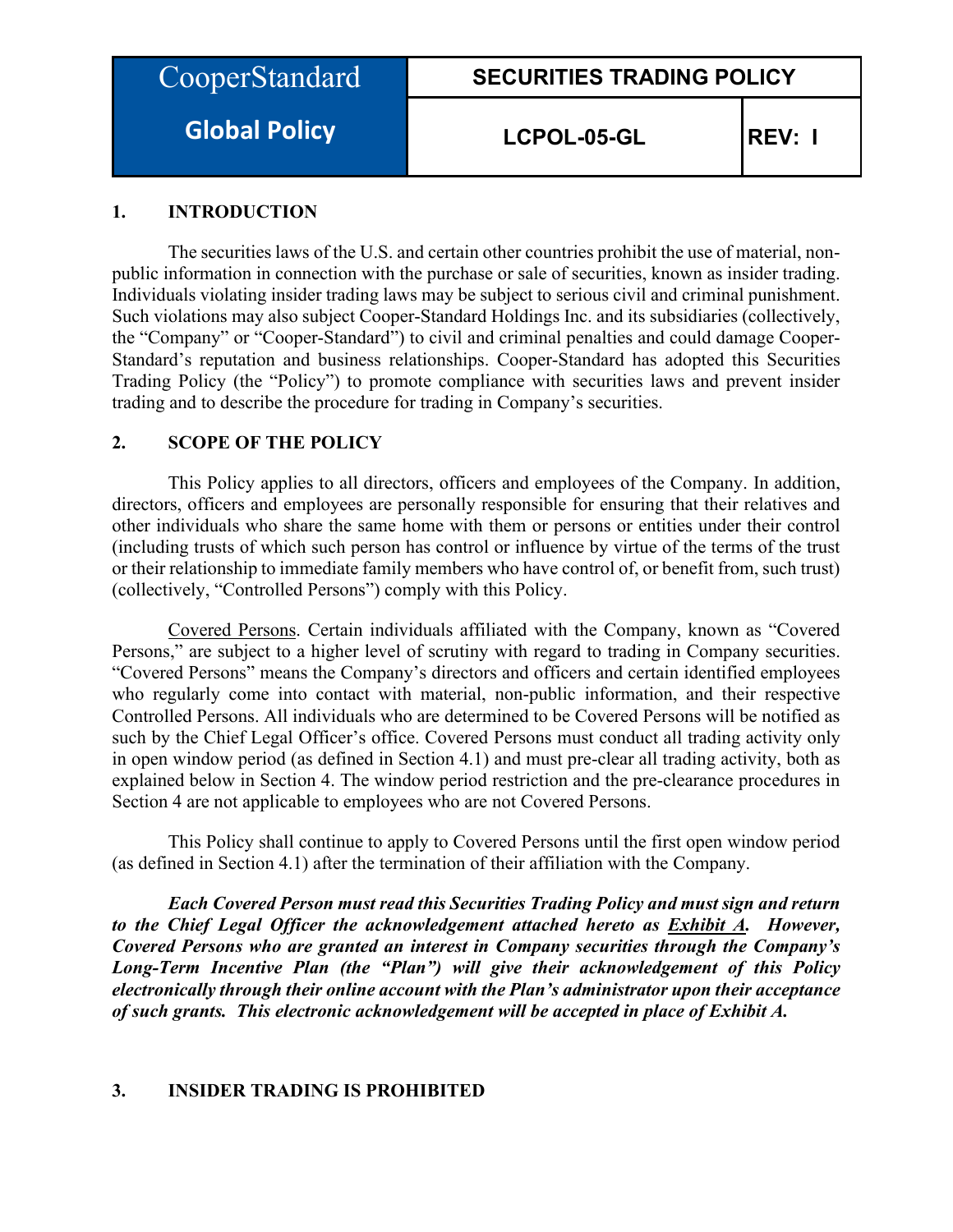| CooperStandard       | <b>SECURITIES TRADING POLICY</b> |                |
|----------------------|----------------------------------|----------------|
| <b>Global Policy</b> | LCPOL-05-GL                      | <b>IREV: H</b> |

If you are aware of material, non-public information regarding the Company, you are prohibited from engaging in any transaction (including gifts) involving the Company's securities.

Material information is information that would be considered important to a reasonable investor in deciding to buy, sell or hold the security, or would significantly alter the total mix of information about the company in the marketplace. Some examples of information, whether positive or negative, that may be considered material are:

- Unpublished earnings information, including annual or quarterly financial results and guidance or projections relating to future earnings performance;
- Significant changes in sales volumes;
- A significant pending or proposed merger, acquisition, divestiture or tender offer or joint venture;
- A pending or proposed purchase or sale of a significant asset;
- Significant technological developments;
- The addition or loss of a major customer or supplier or product program;
- Changes in executive leadership;
- Significant litigation developments;
- Restructuring or layoffs;
- Changes in auditors; and
- Planned stock splits or dividends.

Non-public information is generally not known or available to the public. As a general rule, information may be considered public one (1) full trading day after broad distribution to the general public (*e.g.*, included in a widely-disseminated press release).

Similarly, if you become aware of material, non-public information regarding another public company in the course of performing your Company duties, you are prohibited from trading in the securities of such other public company.

You may not disclose non-public information relating to the Company, except as required for a legitimate business purpose or otherwise authorized by the Company. If you become aware of any leak of non-public information relating to the Company or any company about which the Company, its directors, officers or employees have acquired non-public information, you must report the leak immediately to the Chief Legal Officer.

You can be found liable for insider trading even if you do not receive a financial benefit. The practice of "tipping" – passing material, non-public information on to others or recommending to anyone the purchase or sale of any securities on the basis of material non-public information − is also prohibited by federal securities laws. Tipping may result in liability for both the person who provides the information and the person who receives the information.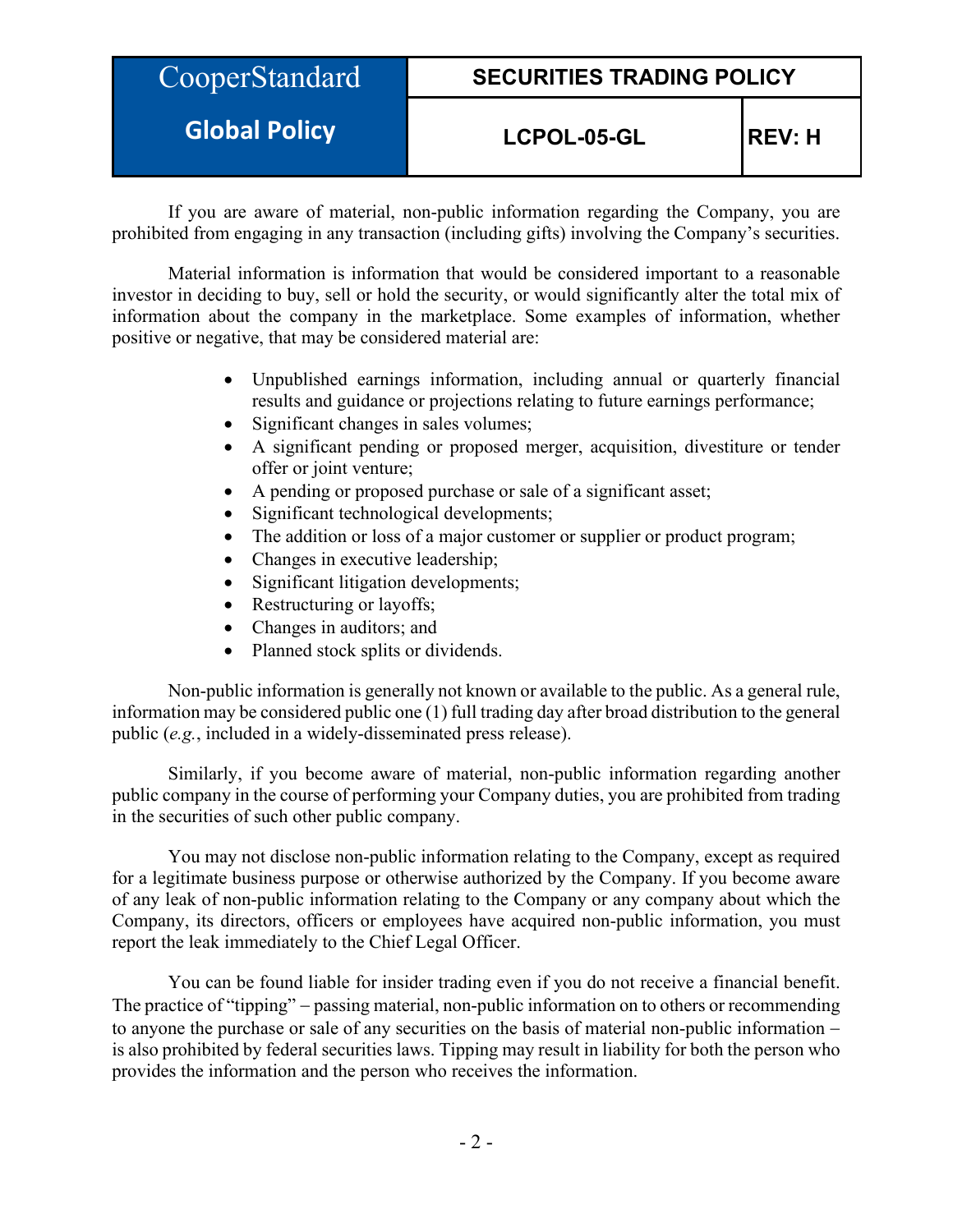| CooperStandard       | <b>SECURITIES TRADING POLICY</b> |                |
|----------------------|----------------------------------|----------------|
| <b>Global Policy</b> | LCPOL-05-GL                      | <b>IREV: H</b> |

The federal securities laws impose severe penalties on persons who trade on the basis of material, non-public information or who improperly disclose such information to a third party. In addition, Company employees who violate this Policy may be disciplined, up to and including termination of employment.

## **4. RESTRICTIONS ON TRADING**

4.1 Trading Window Periods and Pre-Clearance. Covered Persons must obtain written approval from the Chief Legal Officer before engaging in any transactions (including gifts) involving Company securities. Such approval will be granted only during an "open window" period or in connection with a registered primary or secondary underwritten offering. An open window period begins one (1) full trading day after the Company's quarterly (or annual) earnings release is issued and continues until the close of trading on the  $15<sup>th</sup>$  day of the last month of the current fiscal quarter; provided however, that if the  $15<sup>th</sup>$  day falls on a weekend, holiday or other day the market is closed, the trading window will close at the close of trading on the next day the market is open.

Each request for approval must be made in writing to the Chief Legal Officer on the INVESTMENT INQUIRY AND PRE-CLEARANCE FORM attached hereto as Exhibit B, and the Chief Legal Officer's approval must be granted in writing, dated and signed. The trade must be completed within three (3) business days from the date of the Chief Legal Officer's approval, or it must be re-requested. If approval is denied, the fact of such denial must be kept confidential. In addition, all officers and directors are required to notify the Company of each purchase, sale or other transaction involving the Company's securities within one business day of each transaction.

Trades of Company securities will not be approved during "closed window" periods. A closed window period begins on the market close of the 15<sup>th</sup> day of the last month of the current fiscal quarter (provided however, that if the  $15<sup>th</sup>$  day falls on a weekend, holiday or other day the market is closed, the trading window will close at the close of trading on the next day the market is open) and ends one (1) full trading day following the Company's quarterly or annual earnings release. The Company may, depending on the circumstances, designate special closed window periods during a fiscal quarter where the trading window would otherwise be open, and will notify such Covered Persons as to when the closed window period begins and ends.

## 4.2. Pre-arranged Trading Plans.

Rule 10b5-1(c) under the Securities Exchange Act of 1934, as amended, provides a defense from insider trading liability if trades occur pursuant to a pre-arranged "trading plan" that meets specified conditions ("Rule 10b5-1 Plan"). Under this rule, if you enter into a binding contract, an instruction or a written plan that specifies the amount, price and date on which securities are to be purchased or sold, and if these arrangements are established at a time when you do not possess material, nonpublic information, then you may claim a defense to insider trading liability if the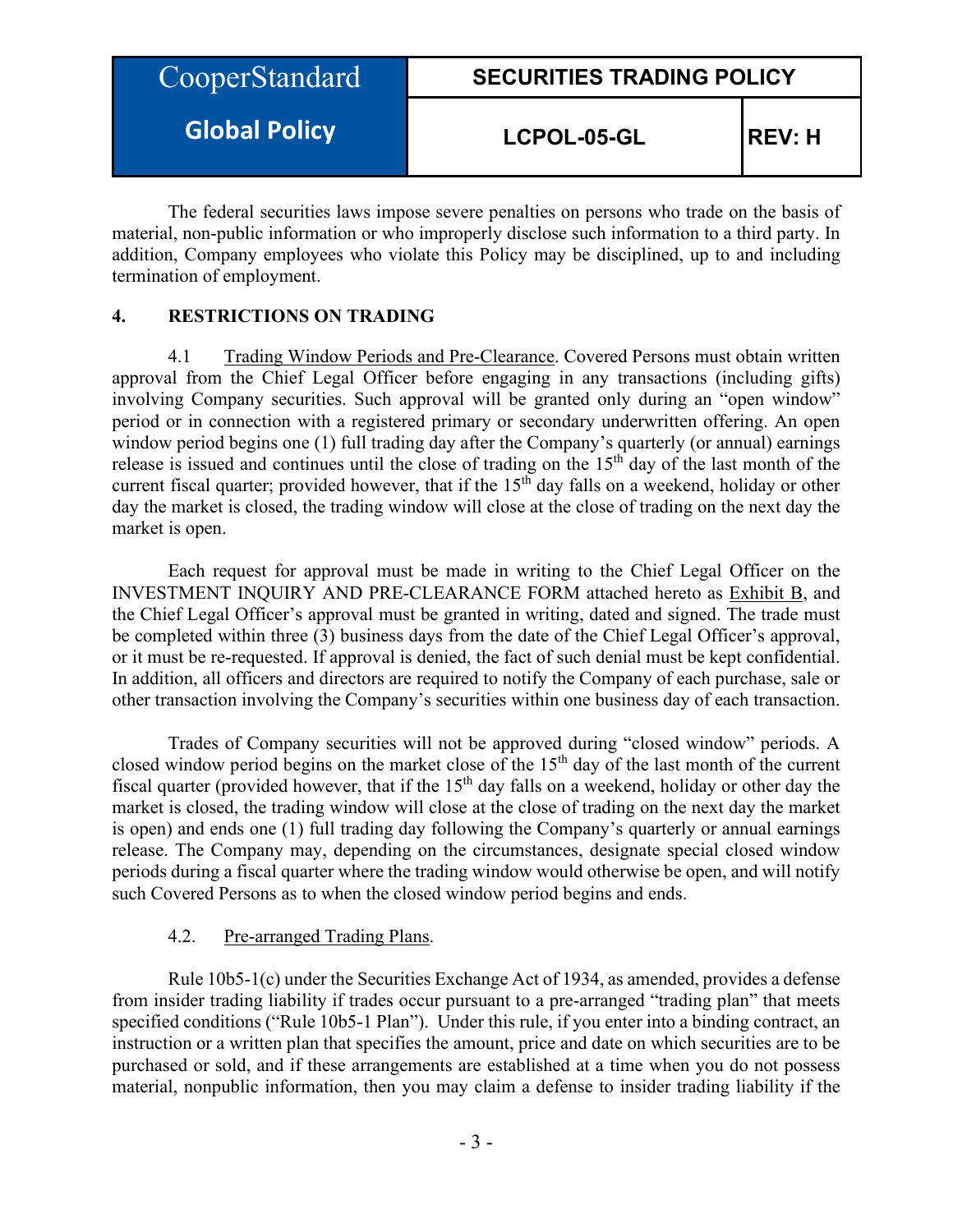| CooperStandard       | <b>SECURITIES TRADING POLICY</b> |                |
|----------------------|----------------------------------|----------------|
| <b>Global Policy</b> | LCPOL-05-GL                      | <b>IREV: H</b> |

transactions under the trading plan occur at a time when you have subsequently learned material, nonpublic information.

Arrangements under the Rule 10b5-1 Plan may specify the amount, price and date through a formula or may specify trading parameters which another person has discretion to administer, but you must not exercise any subsequent discretion affecting the transactions, and if your broker or any other person exercises discretion in implementing the trades, you must not influence their actions and they must not possess any material, nonpublic information at the time of the trades.

All Rule 10b5-1 Plans, including any modification to an existing plan, must be approved in advance by the Chief Legal Officer. The Chief Legal Officer maintains guidelines that all Rule 10b5-1 Plans must meet in order to be considered for approval. These guidelines include, but are not limited to, the following:

- You may enter into a Rule 10b5-1 Plan only when you are not in possession of material, non-public information.
- You may not enter into a Rule 10b5-1 Plan during a closed window period.
- You may only have one Rule 10b5-1 Plan at a time.
- There is a 60-day mandatory waiting period between the establishment of a Rule 10b5-1 Plan and the date of the initial trade under a Rule 10b5-1 Plan is made.
- A minimum term of the Rule 10b5-1 Plan is six months and a maximum is twelve months.
- Modifications, terminations or suspensions of the Rule 10b5-1 should be avoided but are allowed during an open window period only. There is a waiting period of 30 days between the modification, termination, or suspension and an execution of a trade in CS securities or adoption of a new Rule 10b5-1 Plan.
- Once a Rule 10b5-1 Plan is established trades outside such plan are not allowed.

The Company assumes no liability for the consequences of any transaction made pursuant to Rule 10b5-1 Plan.

4.3 Short Sales; Hedging Transactions; Publicly-Traded Options; Margin Accounts; Pledges. Covered Persons are prohibited from doing any of the following involving Company securities: (i) short sales; (ii) engaging in short-term speculative transactions including hedging transactions and buying or selling put or call options or the use of any other derivative instruments; (iii) holding Company securities in a margin account; or (iv) pledging Company securities as collateral for a loan.

4.4 Stock Option Plans. Directors and executive officers are required to notify the Chief Legal Officer on the INVESTMENT INQUIRY AND PRE-CLERANCE FORM attached as Exhibit B prior to exercising their vested stock options granted under Company's stock option plan. Covered Persons other than directors and executive officers may exercise their vested stock options at any time without any notice requirement. All Covered Persons selling any shares issued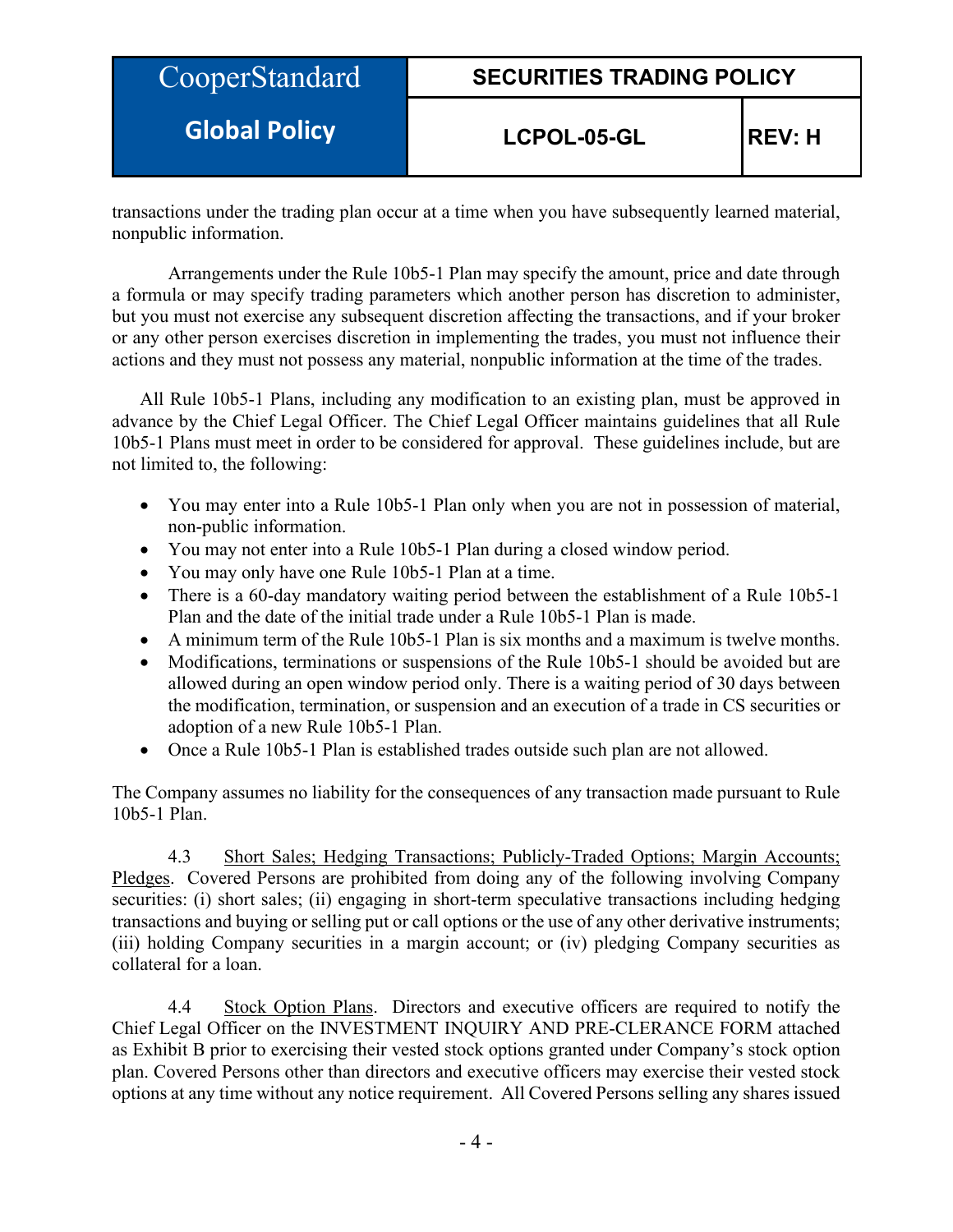| CooperStandard       | <b>SECURITIES TRADING POLICY</b> |                |
|----------------------|----------------------------------|----------------|
| <b>Global Policy</b> | LCPOL-05-GL                      | <b>IREV: H</b> |

on the exercise of Company-granted stock options are subject to trading restrictions under this Policy, including the requirement to obtain pre-clearance pursuant to Section 4.1.

4.5 Limited Exemptions. Covered Persons may request a hardship exemption for periods outside the open window periods if they are not in possession of material, non-public information and are not otherwise prohibited from trading pursuant to this Policy. Hardship exemptions are granted infrequently and only in exceptional circumstances. Any request for a hardship exemption should be made to the Chief Legal Officer. In certain limited circumstances, the Chief Legal Officer may, in their discretion, after consultation with the Chief Executive Officer or the Chief Financial Officer, authorize trading in Cooper-Standard's securities outside of window periods if the Chief Legal Officer determines that Covered Persons are not in possession of material, non-public information. Covered Persons wishing to trade outside of window periods must obtain pre-clearance pursuant to Sec tion 4.1.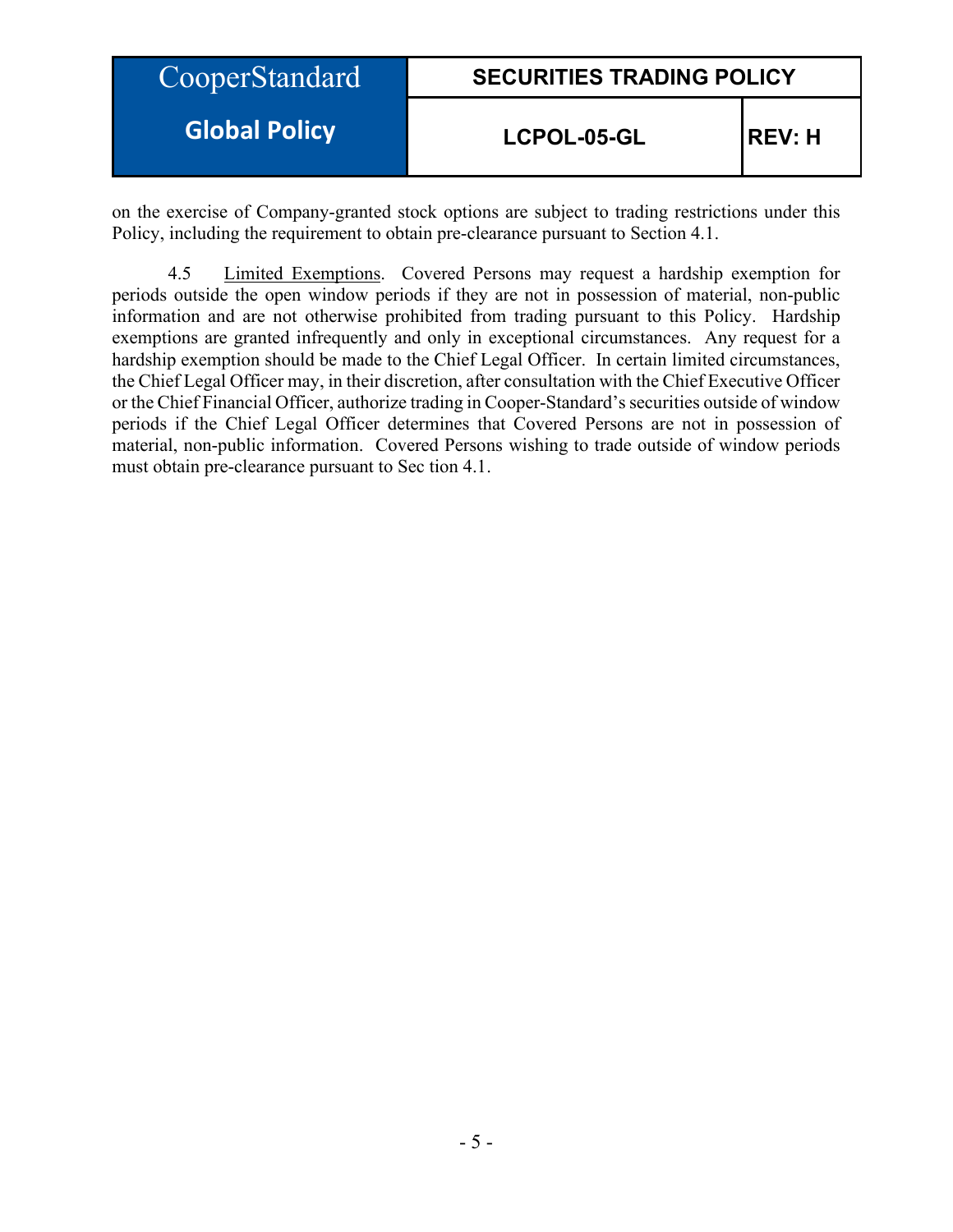## **EXHIBIT A**

#### **CERTIFICATION**

The undersigned certifies that the undersigned has read, understands and agrees to comply with Cooper-Standard Holdings Inc.'s Securities Trading Policy. The undersigned, if an employee of the Company, acknowledges and agrees that violation of the Policy may subject the undersigned to disciplinary action, including termination of employment, and that the Company may give stoptransfer and other instructions to the Company's transfer agent against the transfer of Company securities by the undersigned in a transaction that the Company considers to be in contravention of its Policy.

#### CORPORATION or PARTNERSHIP: INDIVIDUAL:

Printed name of entity:

(Signature)

| By:           |  |
|---------------|--|
| Printed name: |  |
| Title:        |  |

Date signed:

Printed name: University of Printed name: Printed name: Date signed: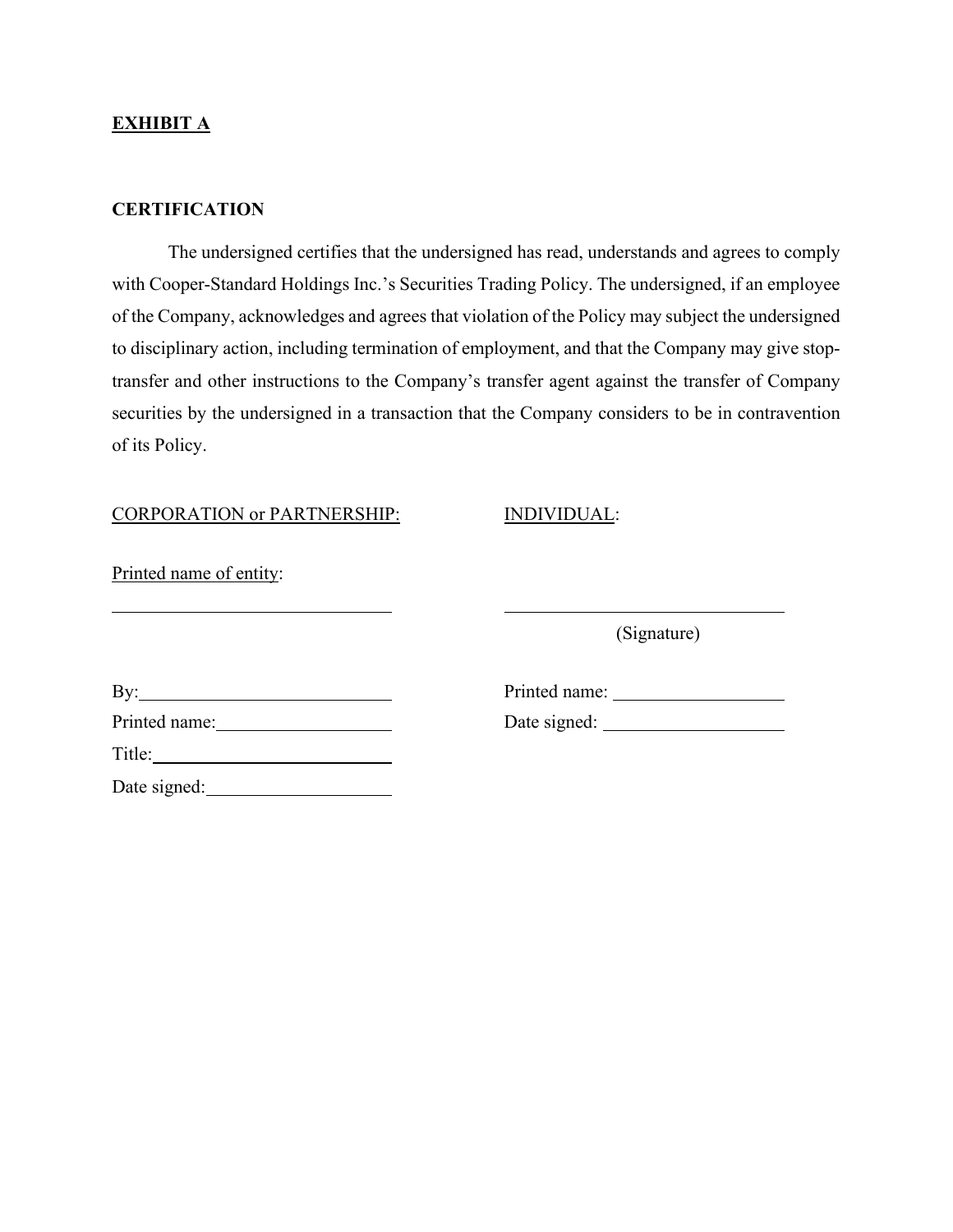# **EXHIBIT B**

## **INVESTMENT INQUIRY AND PRE-CLEARANCE FORM**

(Must be submitted together with the Transaction Worksheet attached hereto)

# **Section I: To be completed by Inquirer**

|             | Inquirer's Name:<br>Inquirer's Position:                                                                                                                                                                                                                                                                                                                                                                                                                                                                                                                                                                                                                                                                                                                                                                                                                                                                                                 |
|-------------|------------------------------------------------------------------------------------------------------------------------------------------------------------------------------------------------------------------------------------------------------------------------------------------------------------------------------------------------------------------------------------------------------------------------------------------------------------------------------------------------------------------------------------------------------------------------------------------------------------------------------------------------------------------------------------------------------------------------------------------------------------------------------------------------------------------------------------------------------------------------------------------------------------------------------------------|
|             | Broker Executing Transaction: Fidelity□<br>Other $\Box$                                                                                                                                                                                                                                                                                                                                                                                                                                                                                                                                                                                                                                                                                                                                                                                                                                                                                  |
|             | If broker other than Fidelity is executing transaction, please provide broker's contact information below.                                                                                                                                                                                                                                                                                                                                                                                                                                                                                                                                                                                                                                                                                                                                                                                                                               |
|             | Are you selling or purchasing shares through an account held by a trust (question only applies to Section<br>16 officers and directors): No $\Box$ Yes $\Box$ If yes, Legal will contact you for information on the trust.                                                                                                                                                                                                                                                                                                                                                                                                                                                                                                                                                                                                                                                                                                               |
|             | Date of most recent purchase or sale of Company Securities:                                                                                                                                                                                                                                                                                                                                                                                                                                                                                                                                                                                                                                                                                                                                                                                                                                                                              |
|             | Inquirer requests approval to complete the transaction(s) described in the attached Transaction Worksheet<br>(must be completed and attached to this request) and certifies that the following are true and correct:                                                                                                                                                                                                                                                                                                                                                                                                                                                                                                                                                                                                                                                                                                                     |
| ٠<br>٠<br>п | I am currently not in possession of any material non-public information (as described in the Policy)<br>relating to the Company and its subsidiaries.<br>I understand that any pre-clearance provided in response to my request to effectuate a transaction<br>in the Company's stock, if applicable, may be rescinded prior to effectuating the transaction if<br>material non-public information regarding the Company and its subsidiaries arises and, in the<br>reasonable judgment of the Company, the completion of my trade would be inadvisable.<br>I also understand that the ultimate responsibility for compliance with the insider trading provisions<br>of the United States federal securities laws and the Policy rests with me and that clearance of any<br>proposed transaction should not be construed as a guarantee that I will not later be found to have<br>been in possession of material non-public information. |
| Date        | Inquirer Signature                                                                                                                                                                                                                                                                                                                                                                                                                                                                                                                                                                                                                                                                                                                                                                                                                                                                                                                       |
|             | <b>Section II: Approval</b>                                                                                                                                                                                                                                                                                                                                                                                                                                                                                                                                                                                                                                                                                                                                                                                                                                                                                                              |

I hereby **approve** ☐ **disapprove** ☐ the attached Transaction Worksheet.

Date Chief Legal Officer

Please note: This procedure must be repeated if the transaction is not executed within three business days of the date indicated in Section II.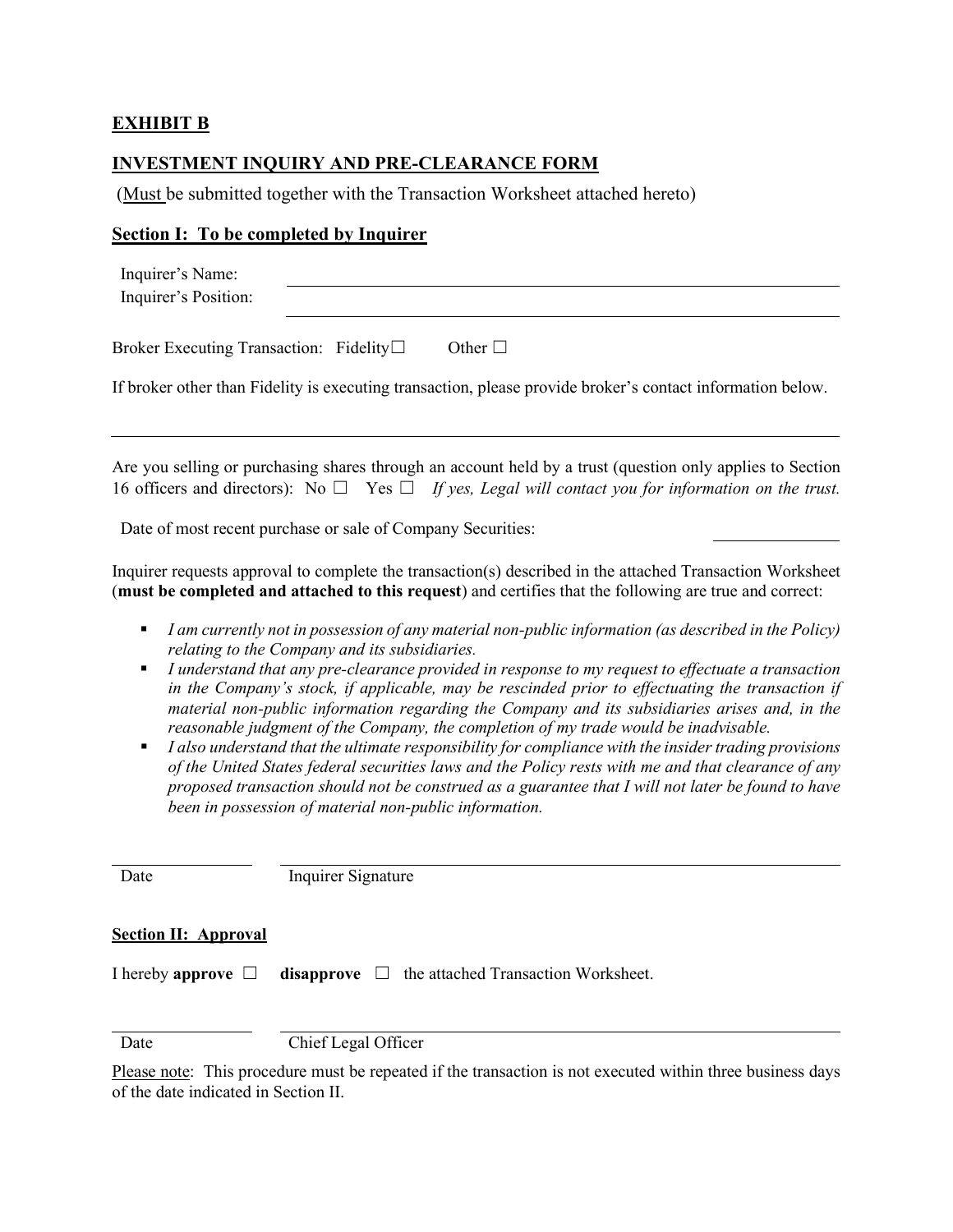## **ANNEX 1 TO EXHIBIT B**

#### **CONFIDENTIAL**

#### **Transaction Worksheet**

(Must be attached to your pre-clearance request)

Inquirer's Name: Date:

Complete all the sections below that apply

#### **Gift of Shares:**

Number of shares of the Company's Common Stock to be gifted:

Name of the recipient of the gifted shares:

## **Open Stock Market Purchase:**

Number of shares of the Company's Common Stock to be purchased on the open stock market (**not** including shares to be acquired through a stock option exercise – see below):

#### **Sale of Shares Currently Held in Any of Your Brokerage Accounts:**

Number of shares of the Company's Common Stock to be sold on the open stock market (**not** including shares to be sold as part a stock option exercise – see below):

## **Stock Option Exercise and Related Sale (if applicable):**

Number of Stock Options to be exercised:

Select the type of exercise below and indicate the percentage of shares to be sold (if applicable):

- $\Box$  **Exercise and Hold**: you will pay the option cost and taxes due at exercise with funds from your Fidelity account
- ☐ **Exercise and Net Shares**: CPS will withhold enough shares to cover your option cost and taxes due at exercise; remaining shares will be deposited in your Fidelity account.

Percentage of the net shares acquired through the exercise to be sold (if applicable): **%**

☐ **Exercise and Sell** – sell **all** shares; option cost and taxes due will be deducted from sale proceeds and wired to CPS; remaining proceeds will be deposited in your Fidelity account (*this Exercise and Sell option is not available to Members of the Board and Corporate Officers*)